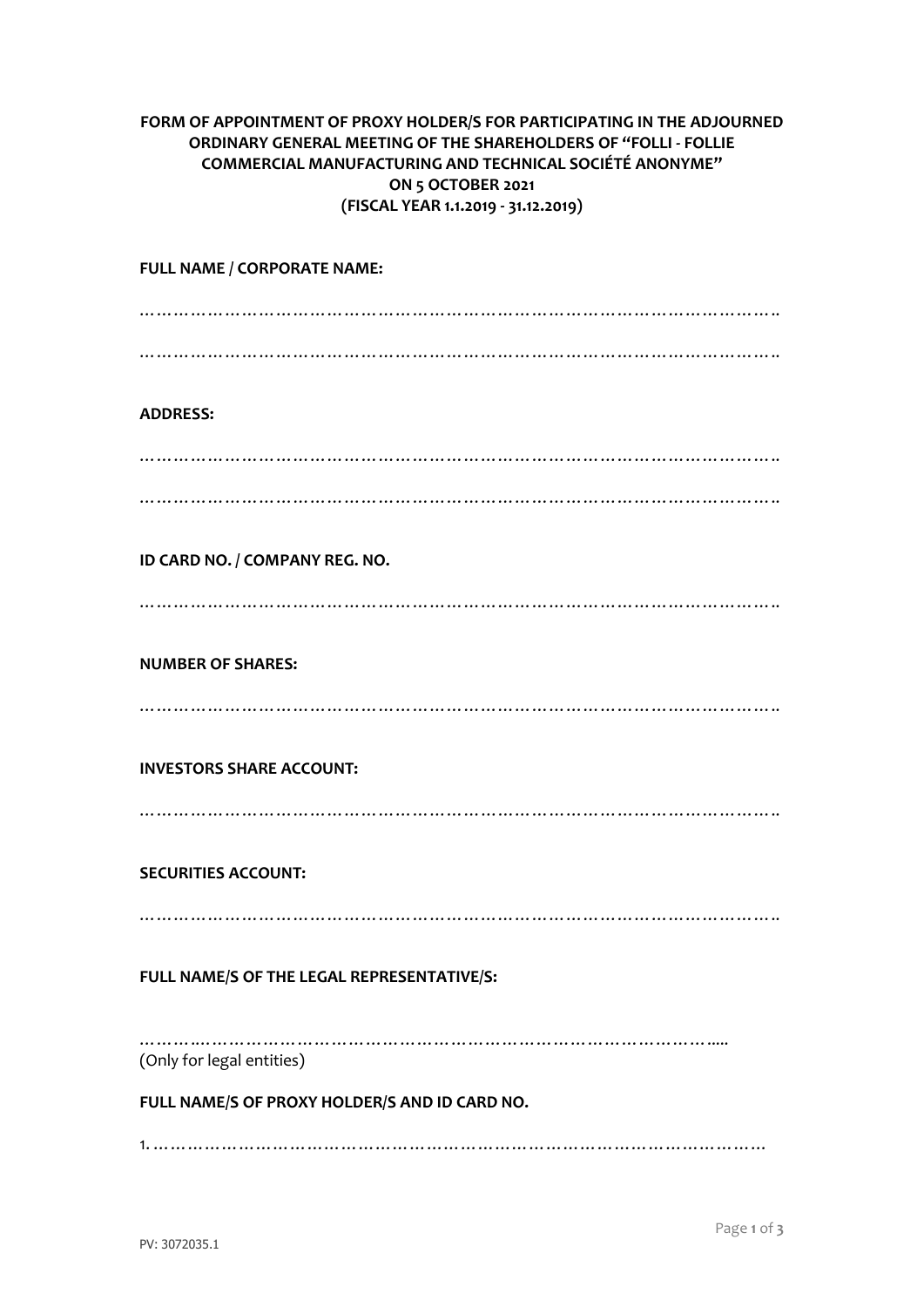2. ……………………………………………………………………………………………… 3. ………………………………………………………………………………………………

MANNER OF VOTING (for example in case of appointment of more than one proxy holders all proxy holders may act jointly or each of them may act severally, so in case that more than one proxy holders each of which may act severally attend the General Meeting, the first one excludes the second and the third ones, and the second one excludes the third one, etc.):

………………………………………………………………………………………………….. ………………………………………………………………………………………………….. ………………………………………………………………………………………………….. ………………………………………………………………………………………………….. …………………………………………………………………………………………………..

## **ITEMS OF THE AGENDA:**

- 1. Approval of the annual corporate and consolidated financial statements for the financial year of 1.1.2019 - 31.12.2019.
- 2. Approval of the overall administration of the Company during the fiscal year 1.1.2019 31.12.2019, and discharge of the members of the Board of Directors from any liability for said fiscal year.
- 3. Decision for the discharge of the members of the (current) Board of Directors and the Chartered Auditor from any liability relating to the drafting and the ordinary audit of the annual corporate and consolidated financial statements for the fiscal year 1.1.2019 - 31.12.2019.
- 4. Election of the Chartered Auditors for the fiscal year 2020 and determination of their remuneration.
- 5. Discussion on the remunerations report for the fiscal year 2019 and consulting vote pursuant to article 112 para. 3 of Law 4548/2018.
- 6. Approval of all kinds of remuneration and compensation of the members of the Board of Directors paid during the fiscal year 2019.
- 7. Presentation of the activities report by the Company's Audit Committee (pursuant to article 44 §1 sent' θ of Law 4449/2017).
- 8. Various announcements and briefings.